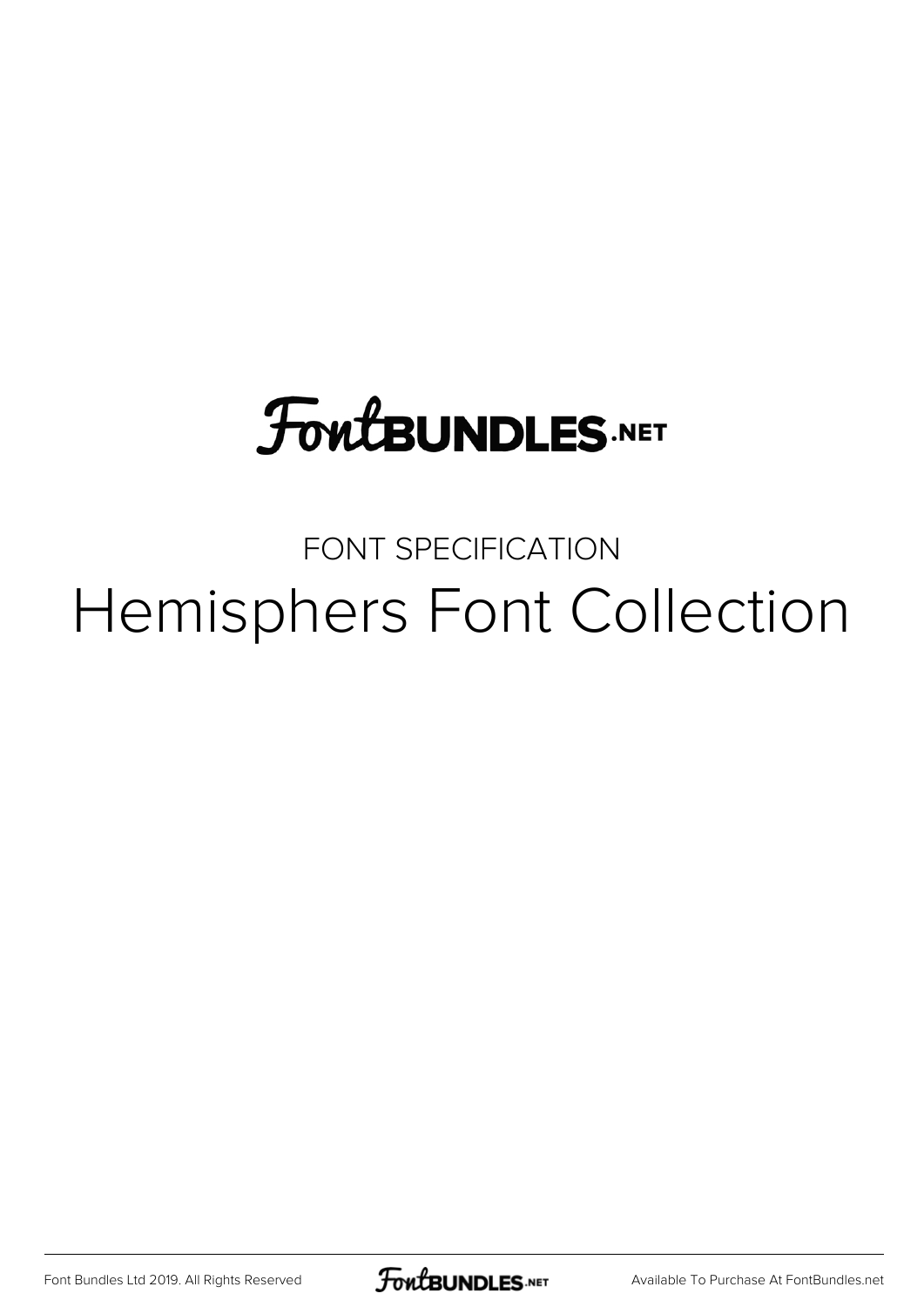**Uppercase Characters** 

#### ABCDEFGHIJKLMNOPORS **TUVWXYZ**

Lowercase Characters

### ABCDEFGHIJKLMNOPQRS **TUVWXYZ**

Numbers

#### 0123456789

Punctuation and Symbols

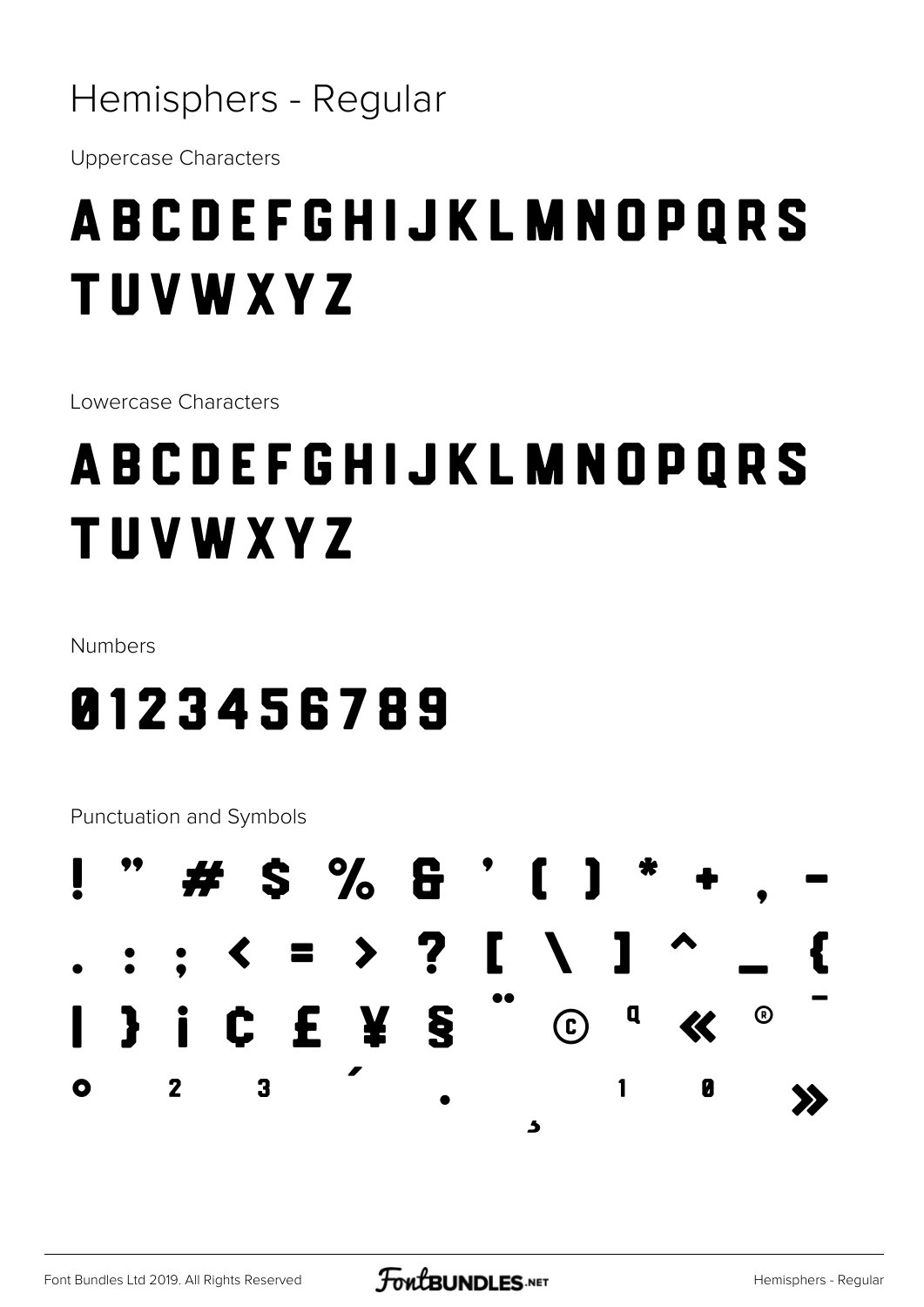All Other Glyphs

|  |  |  | À Á Â Ã Ä Å Æ Ç È                                                                                                                                                                                                                                                                                                                                                                                                                    |  |
|--|--|--|--------------------------------------------------------------------------------------------------------------------------------------------------------------------------------------------------------------------------------------------------------------------------------------------------------------------------------------------------------------------------------------------------------------------------------------|--|
|  |  |  | ÉÊËÌÍÏÑÒ                                                                                                                                                                                                                                                                                                                                                                                                                             |  |
|  |  |  | $\begin{array}{ccccccccccccc} \textbf{0} & \textbf{0} & \textbf{0} & \textbf{0} & \textbf{0} & \textbf{0} & \textbf{0} & \textbf{0} & \textbf{0} & \textbf{0} & \textbf{0} & \textbf{0} & \textbf{0} & \textbf{0} & \textbf{0} & \textbf{0} & \textbf{0} & \textbf{0} & \textbf{0} & \textbf{0} & \textbf{0} & \textbf{0} & \textbf{0} & \textbf{0} & \textbf{0} & \textbf{0} & \textbf{0} & \textbf{0} & \textbf{0} & \textbf{0} &$ |  |
|  |  |  | ÜÝ BÀÁ ÂÃ ÄÄ                                                                                                                                                                                                                                                                                                                                                                                                                         |  |
|  |  |  | ÆÇÈÉÊËÌÍÎ                                                                                                                                                                                                                                                                                                                                                                                                                            |  |
|  |  |  | ÏÑ Ò Ó Ô Õ Ö Ø Ù                                                                                                                                                                                                                                                                                                                                                                                                                     |  |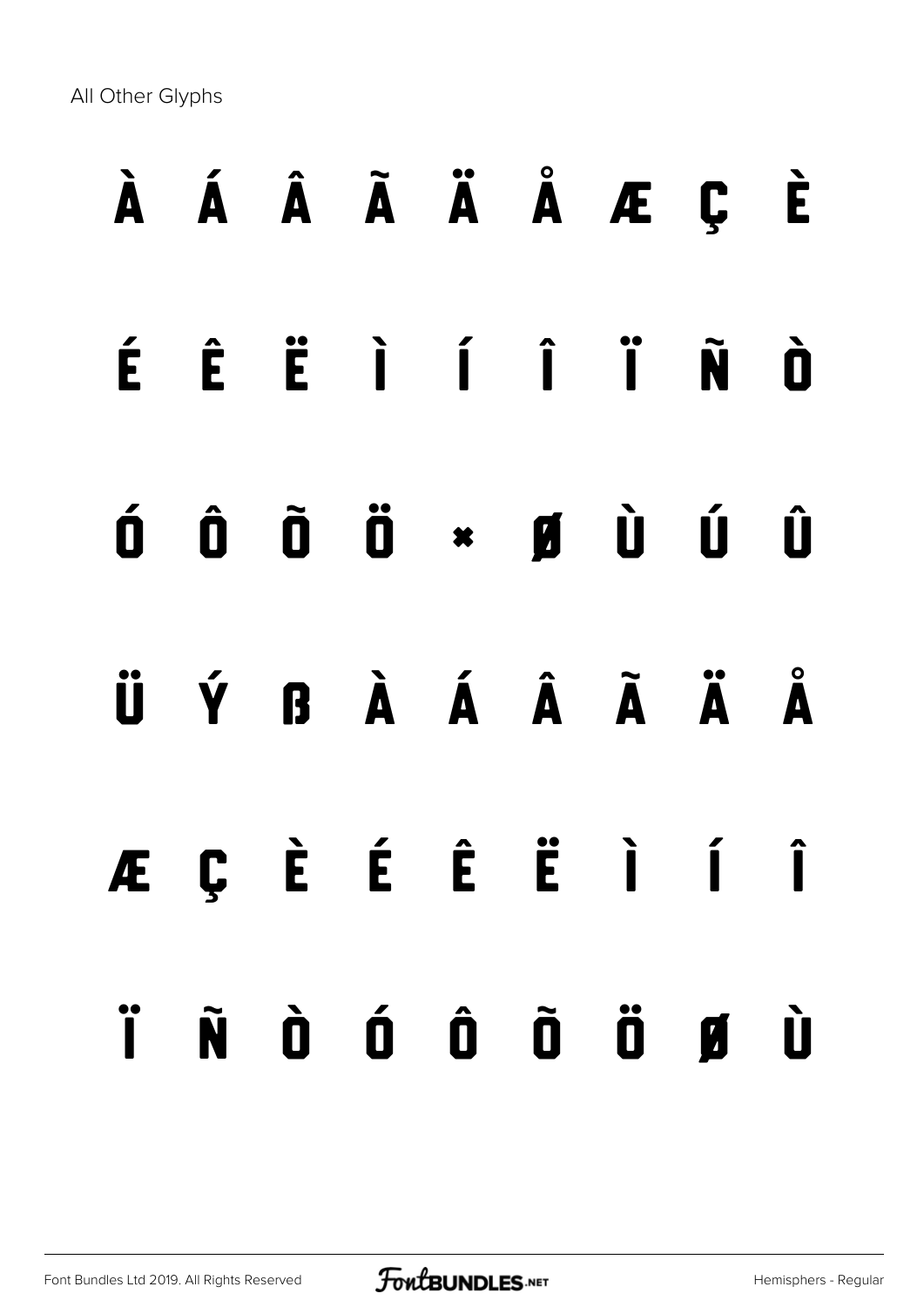# ú û ü ý ÿ Ā ā Ă ă Ą ą Ć ć Ĉ ĉ Ċ ċ Č č Ď Ē ē Ĕ ĕ Ė ė Ę ę Ě ě Ĝ ĝ Ğ ğ Ġ ġ Ĥ ĥ ħ Ĩ ĩ Ī ī Ĭ ĭ Į į İ Ĵ ĵ Ĺ ĺ Ń ń Ň ň Ō ō Ŏ ŏ Ő ő Œ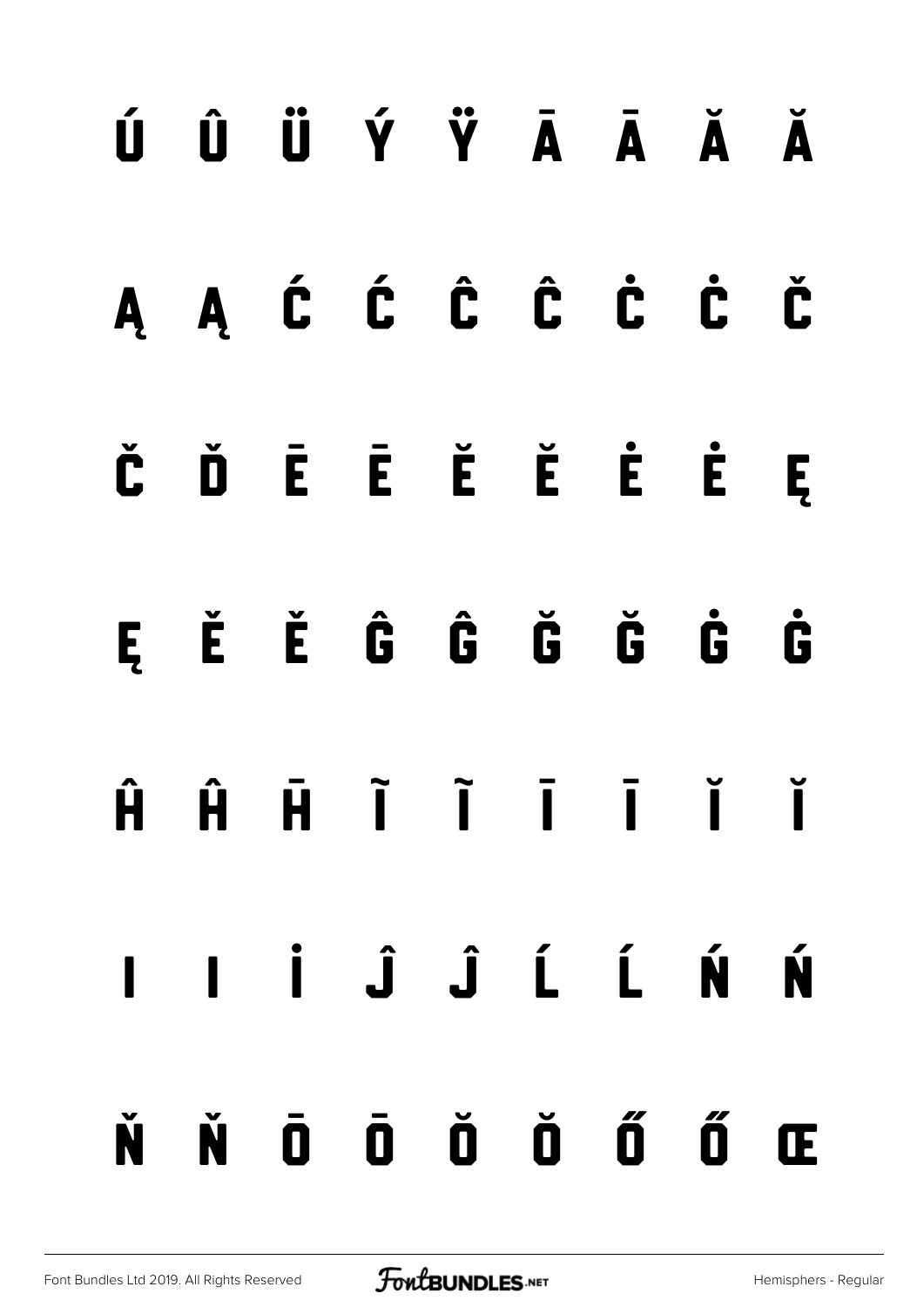## œ Ŕ ŕ Ř ř Ś ś Ŝ ŝ Ş ş Š š Ť Ũ ũ Ū ū Ŭ ŭ Ů ů Ű ű Ų ų Ŵ ŵ Ŷ ŷ Ÿ Ź ź Ż ż Ž  $\check{\mathbf{Z}}$   $\acute{\mathbf{E}}$   $\acute{\mathbf{E}}$   $\acute{\mathbf{E}}$   $\acute{\mathbf{E}}$   $\acute{\mathbf{E}}$   $\acute{\mathbf{E}}$ ˚ ˛ ˜ ˝ Ẁ ẁ Ẃ ẃ Ẅ  $\dot{Y}$   $\dot{Y}$  $\bullet$   $\bullet$ ' 66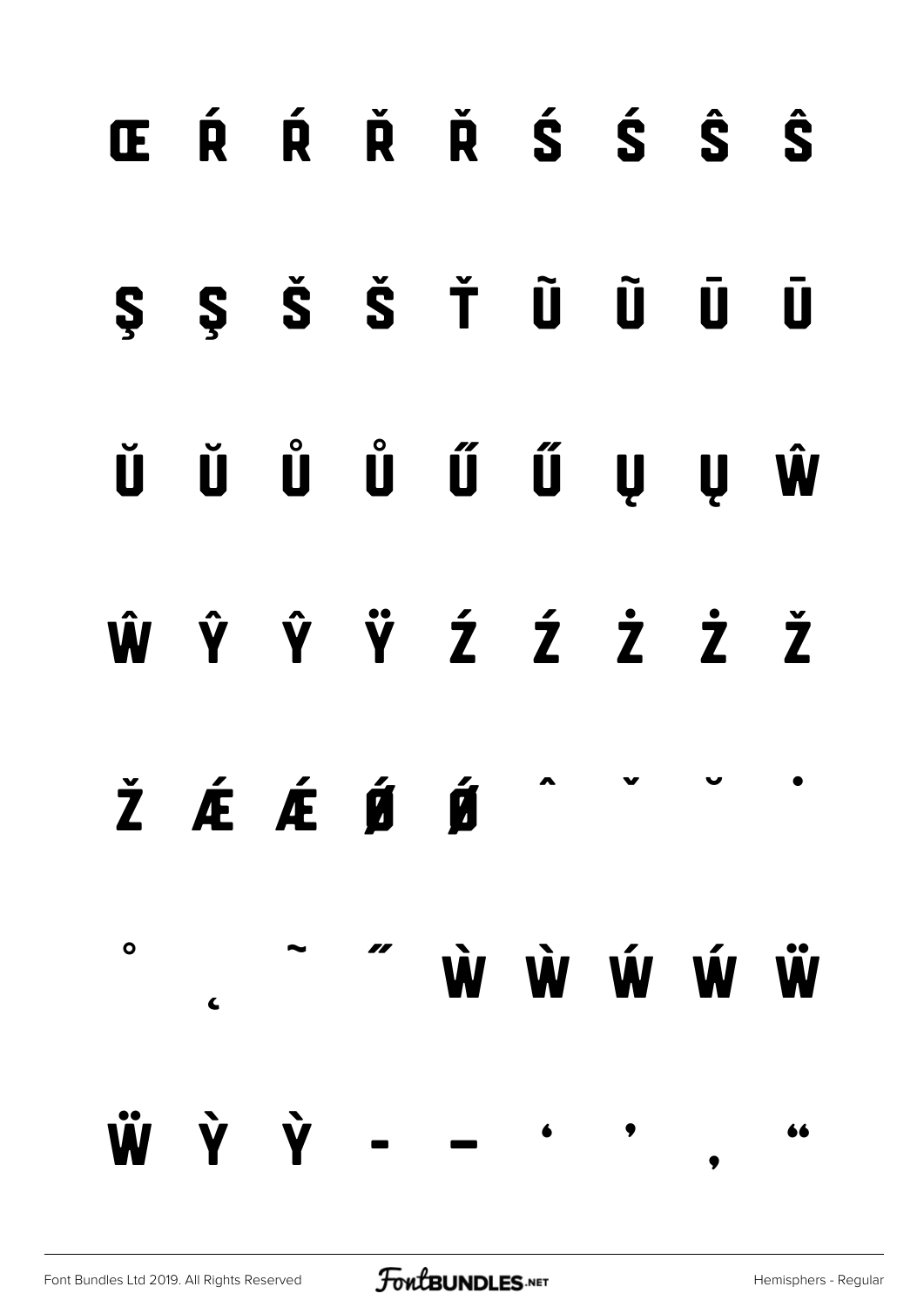

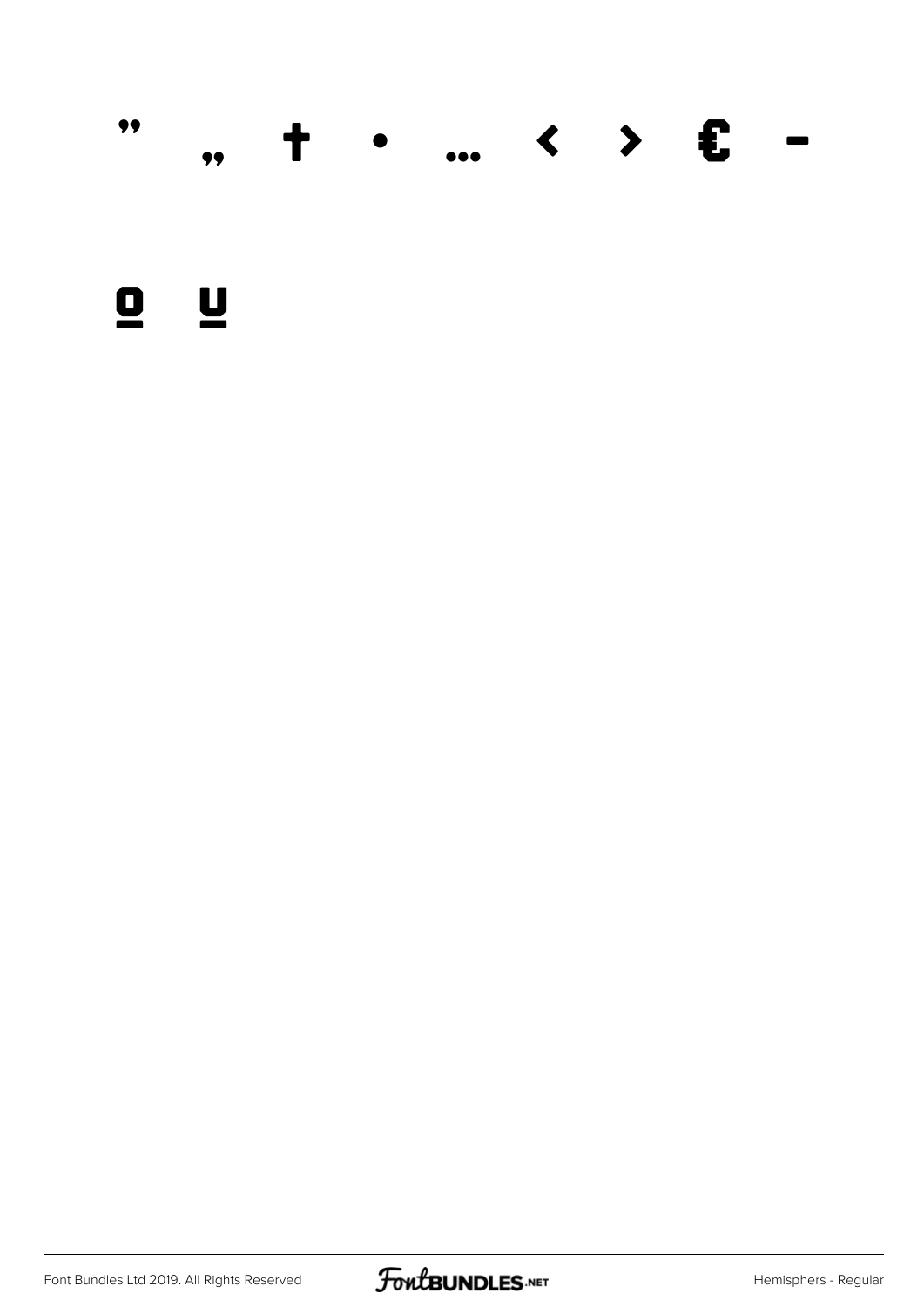**Uppercase Characters** 

ABODEFGHIJKLM NOPORSTUYWX  $\bigcirc$   $Z$ 

Lowercase Characters

#### $a b c d e \nmid q h i j k l m n o p q u s t u u w v q z$

**Numbers** 

#### 0123456789

Punctuation and Symbols



All Other Glyphs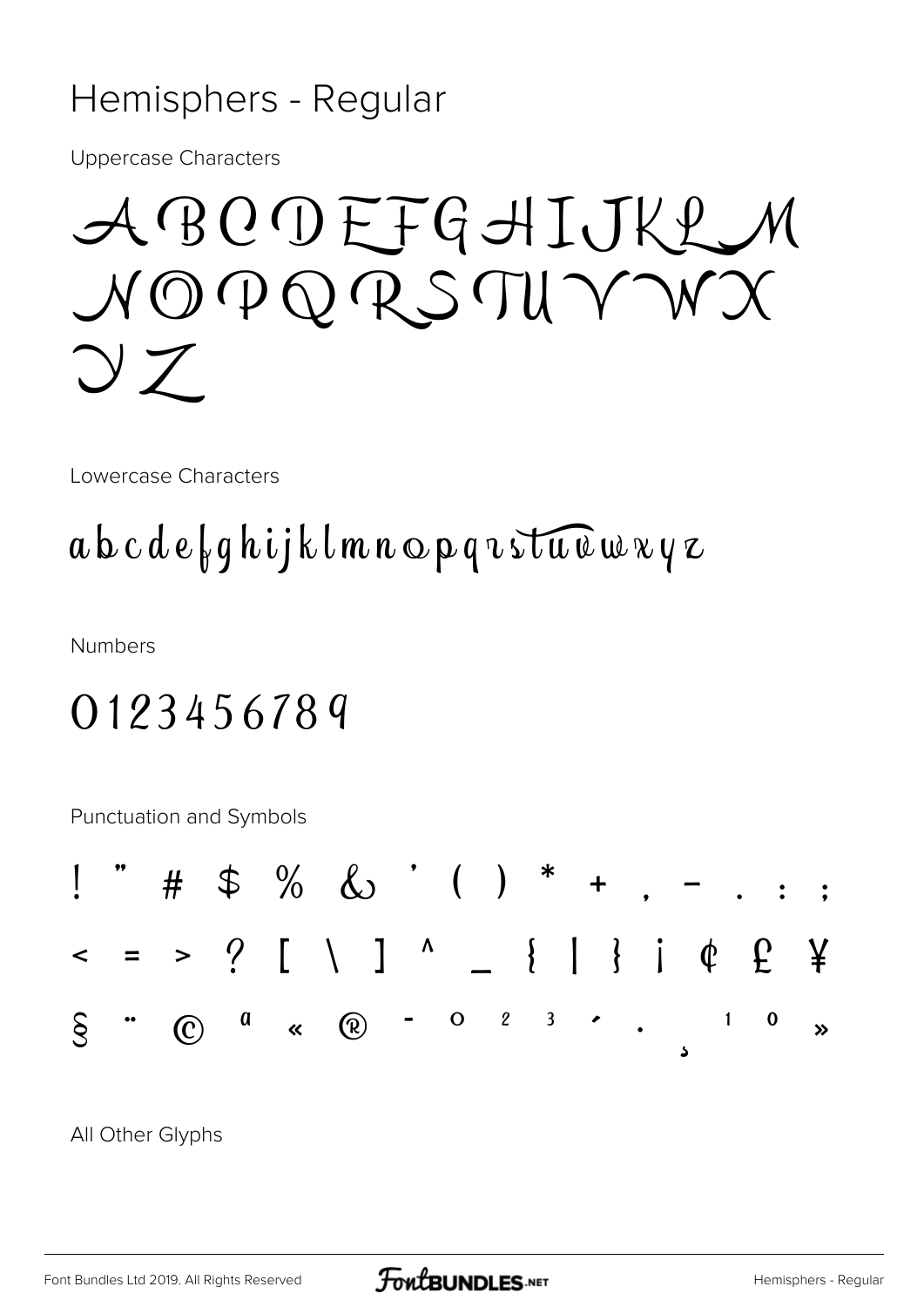AÁAAAAÆQ È

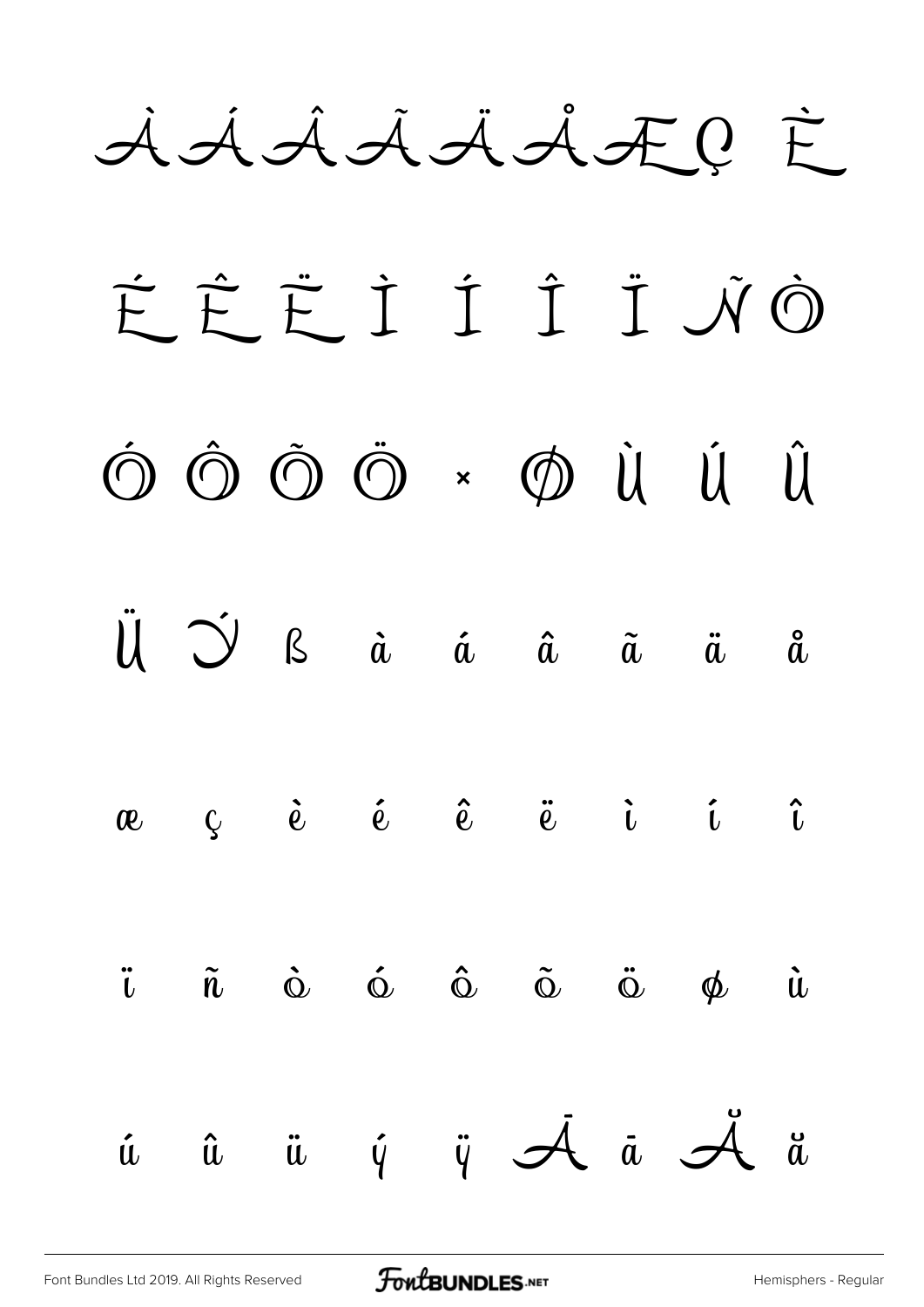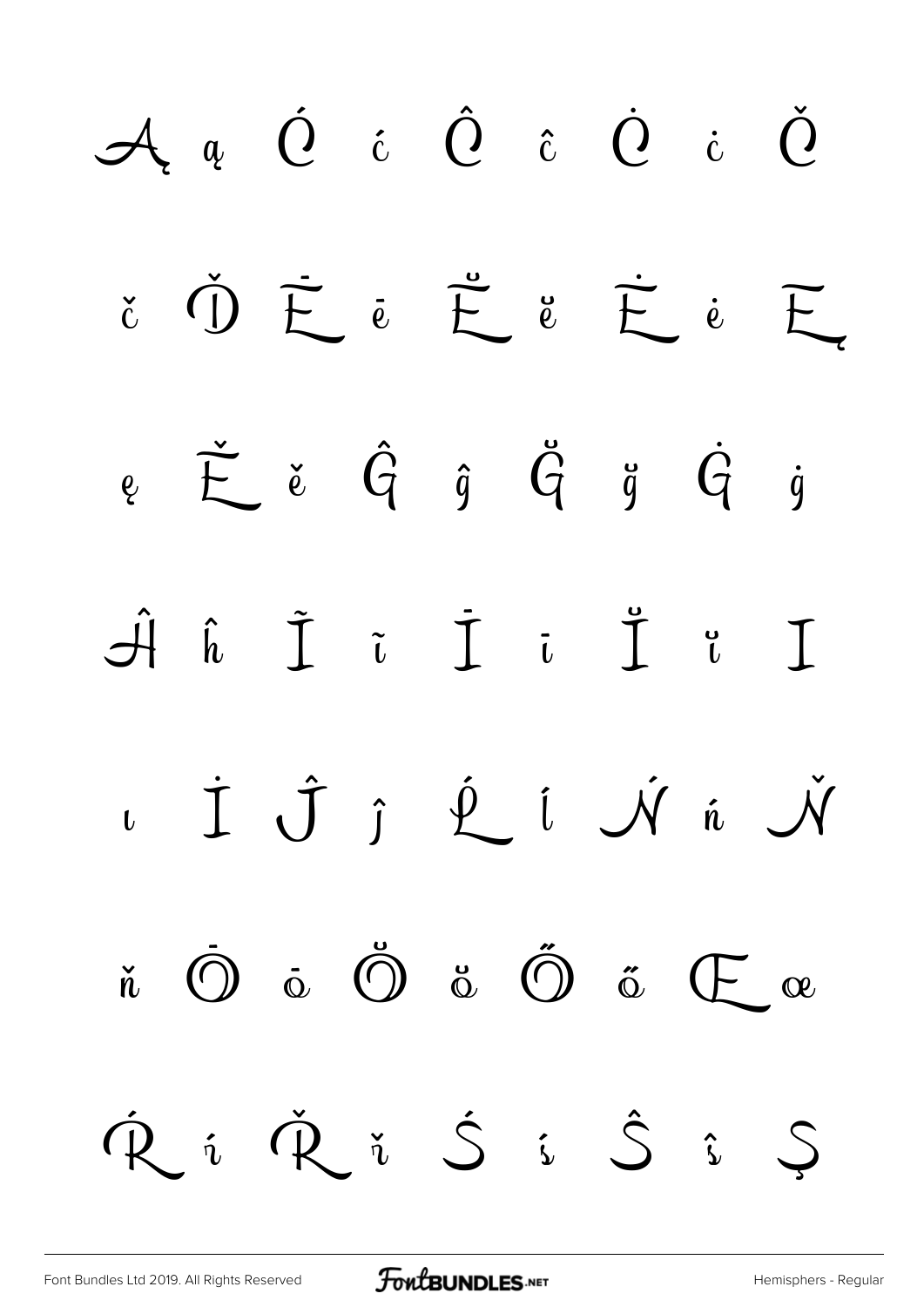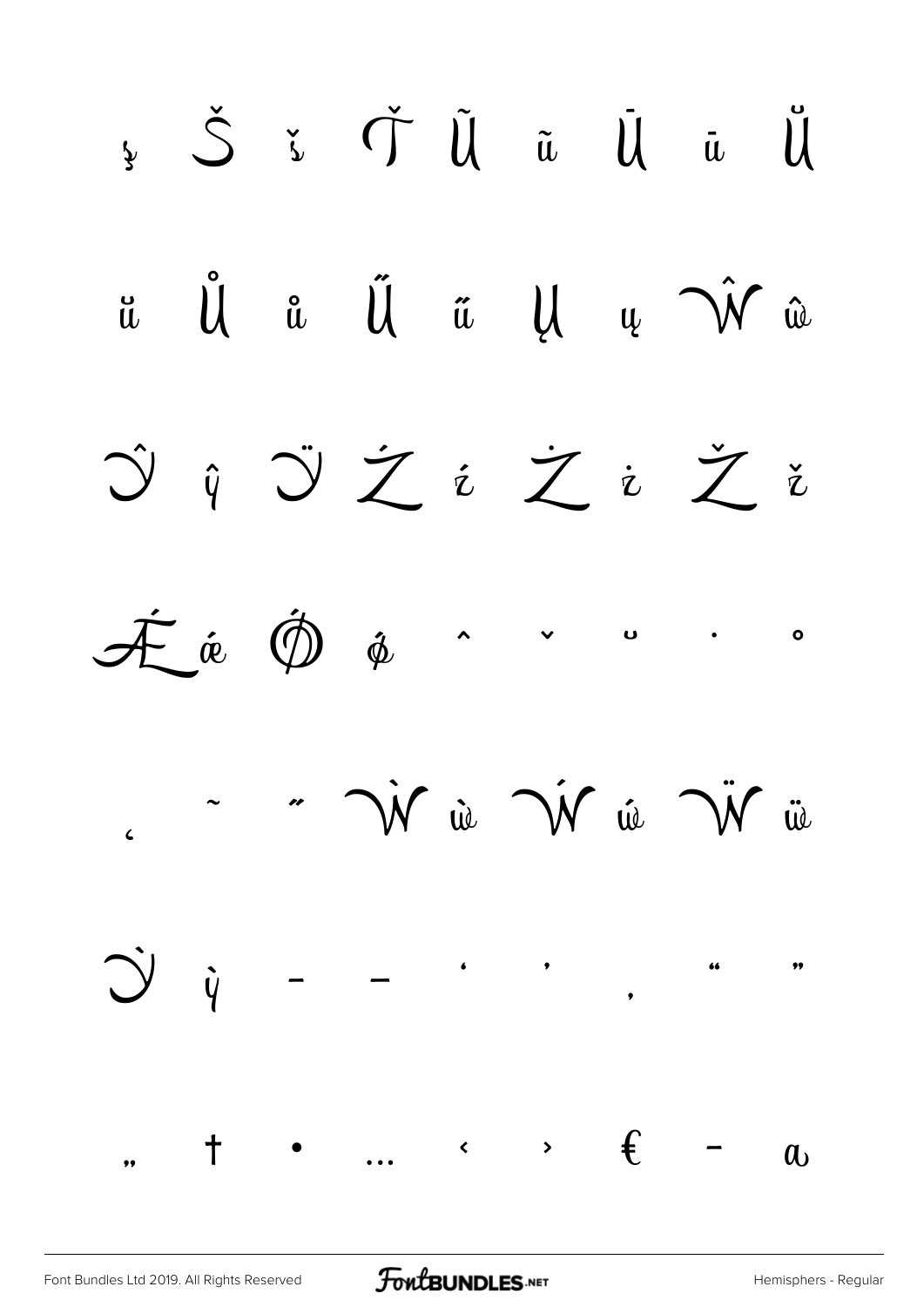|                 |  | $b$ $c$ $d$ $e$ $f$ $h$ $i$ $k$ $l$                                                        |  |  |
|-----------------|--|--------------------------------------------------------------------------------------------|--|--|
|                 |  | $m$ $n$ $q$ $p$ $q$ $q$ s $t$ $u$                                                          |  |  |
|                 |  | $\begin{array}{ccccccccccccccccccccc} v & w & y & z & z & z & n & s & t & t & \end{array}$ |  |  |
| $\mathcal{V}$ & |  |                                                                                            |  |  |

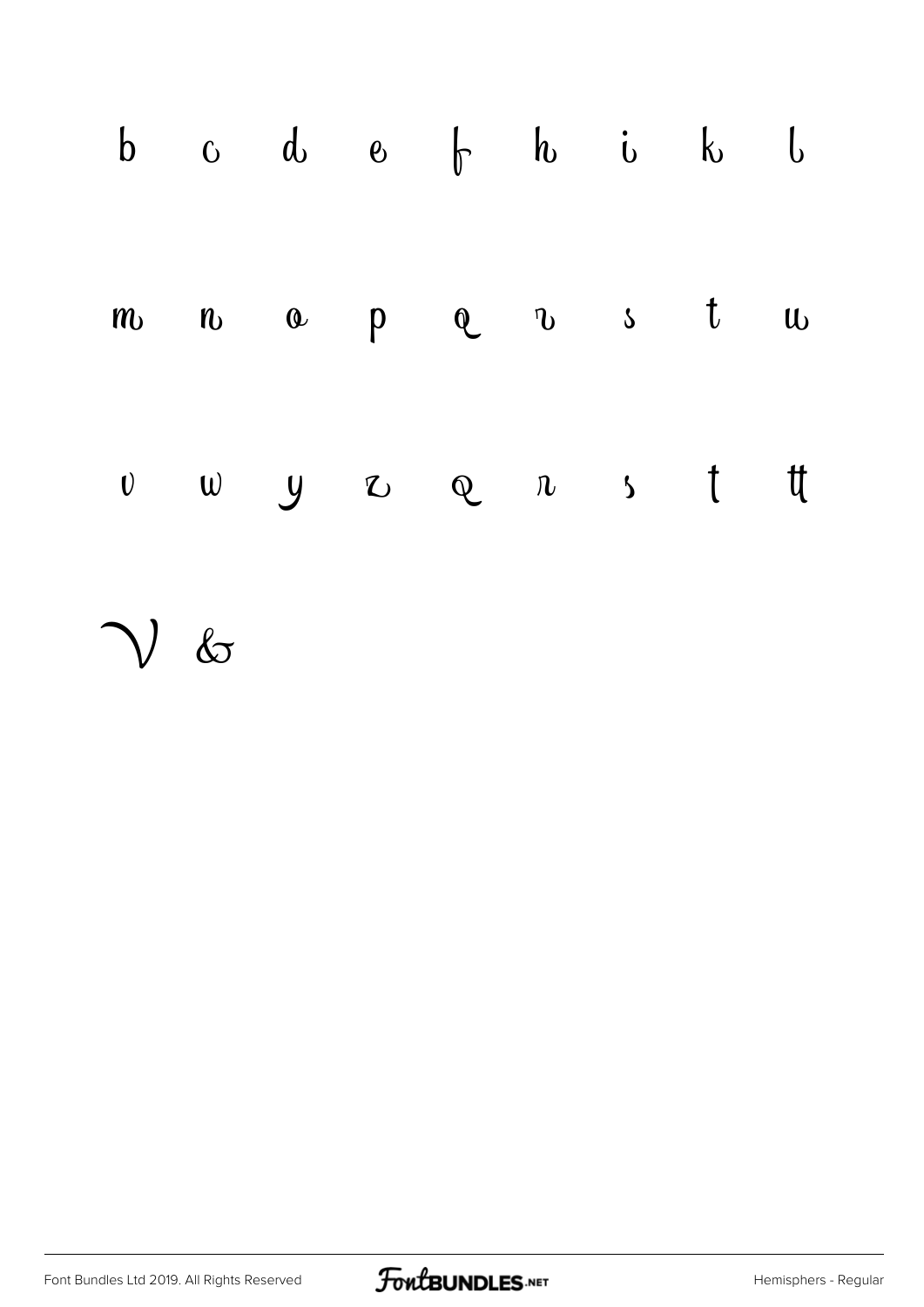**Uppercase Characters** 

### ABCDEFGHIJKLMNO PORSTUVWXYZ

Lowercase Characters

## ABCDEFGHIJKLMNO PORSTUVWXYZ

Numbers

#### 0123456789

Punctuation and Symbols

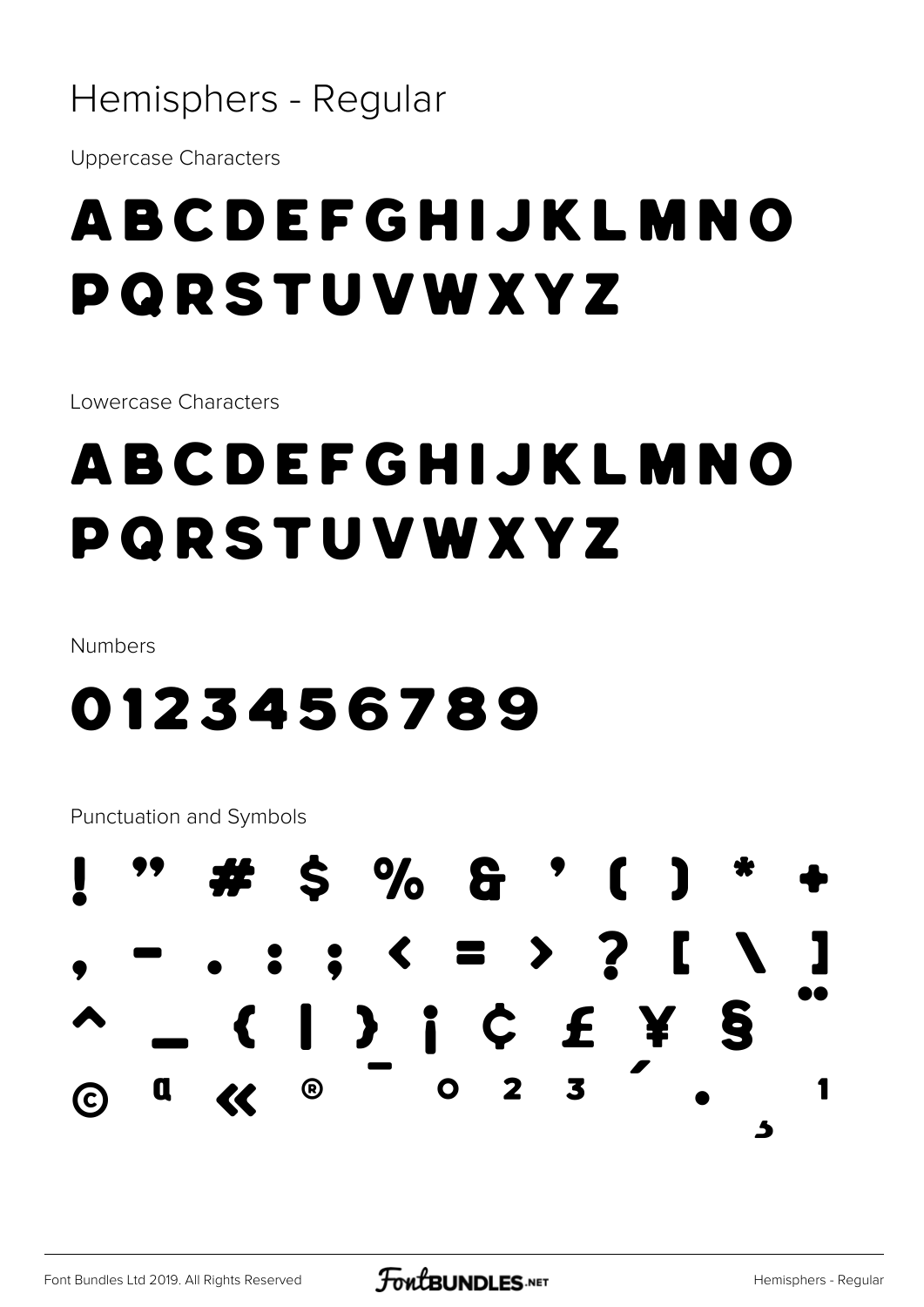All Other Glyphs

**À Á Â Ã Ä Å Æ Ç È É Ê Ë Ì Í Î Ï Ñ Ò Ó Ô Õ Ö × Ø Ù Ú Û Ü Ý ß à á â ã ä å æ ç è é ê ë ì í î**

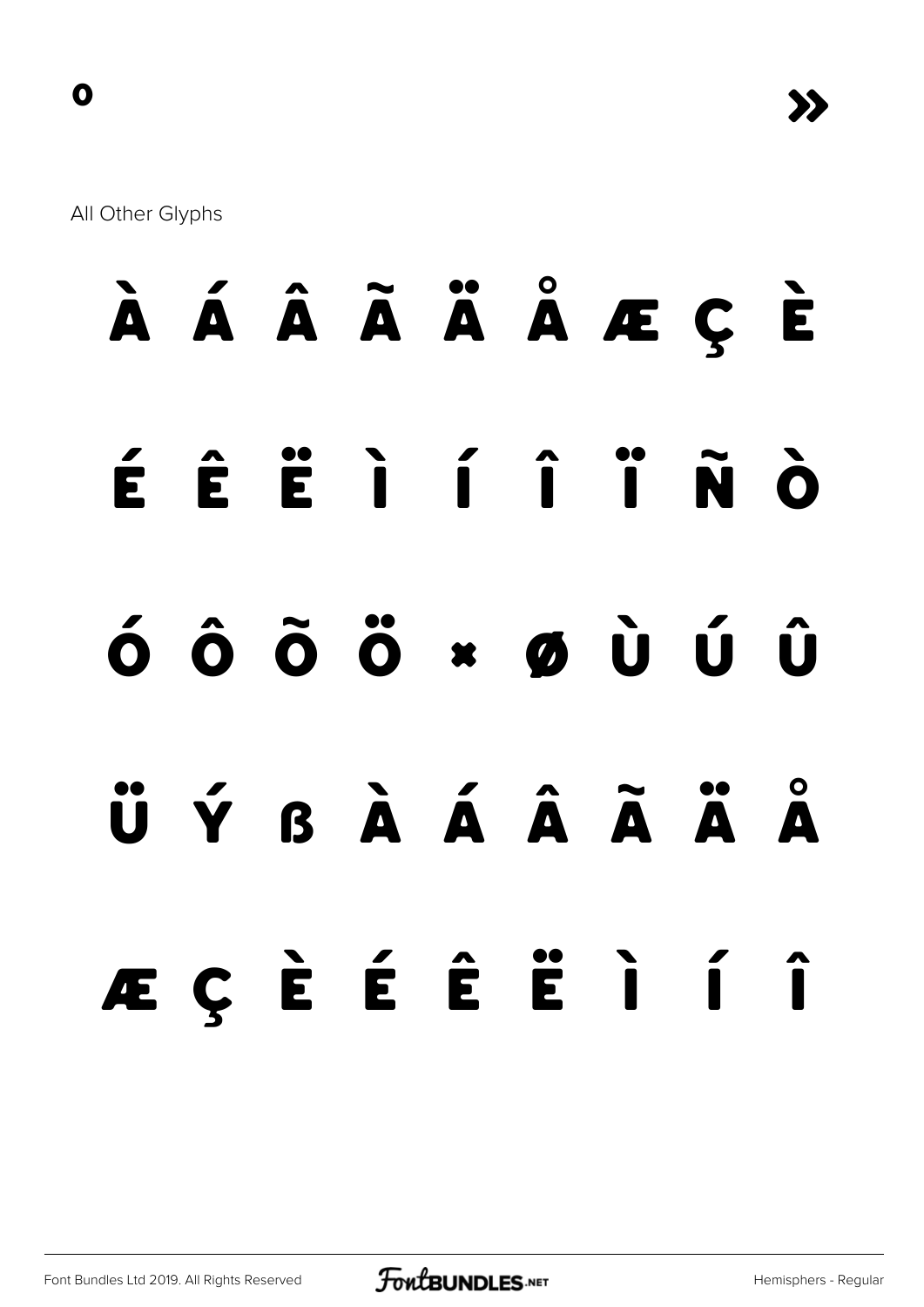# **ï ñ ò ó ô õ ö ø ù ú û ü ý ÿ Ā ā Ă ă Ą ą Ć ć Ĉ ĉ Ċ ċ Č č Ď Ē ē Ĕ ĕ Ė ė Ę ę Ě ě Ĝ ĝ Ğ ğ Ġ ġ Ĥ ĥ Ĩ ĩ Ī ī Ĭ ĭ Į į İ Ĵ ĵ Ĺ ĺ Ń ń Ň**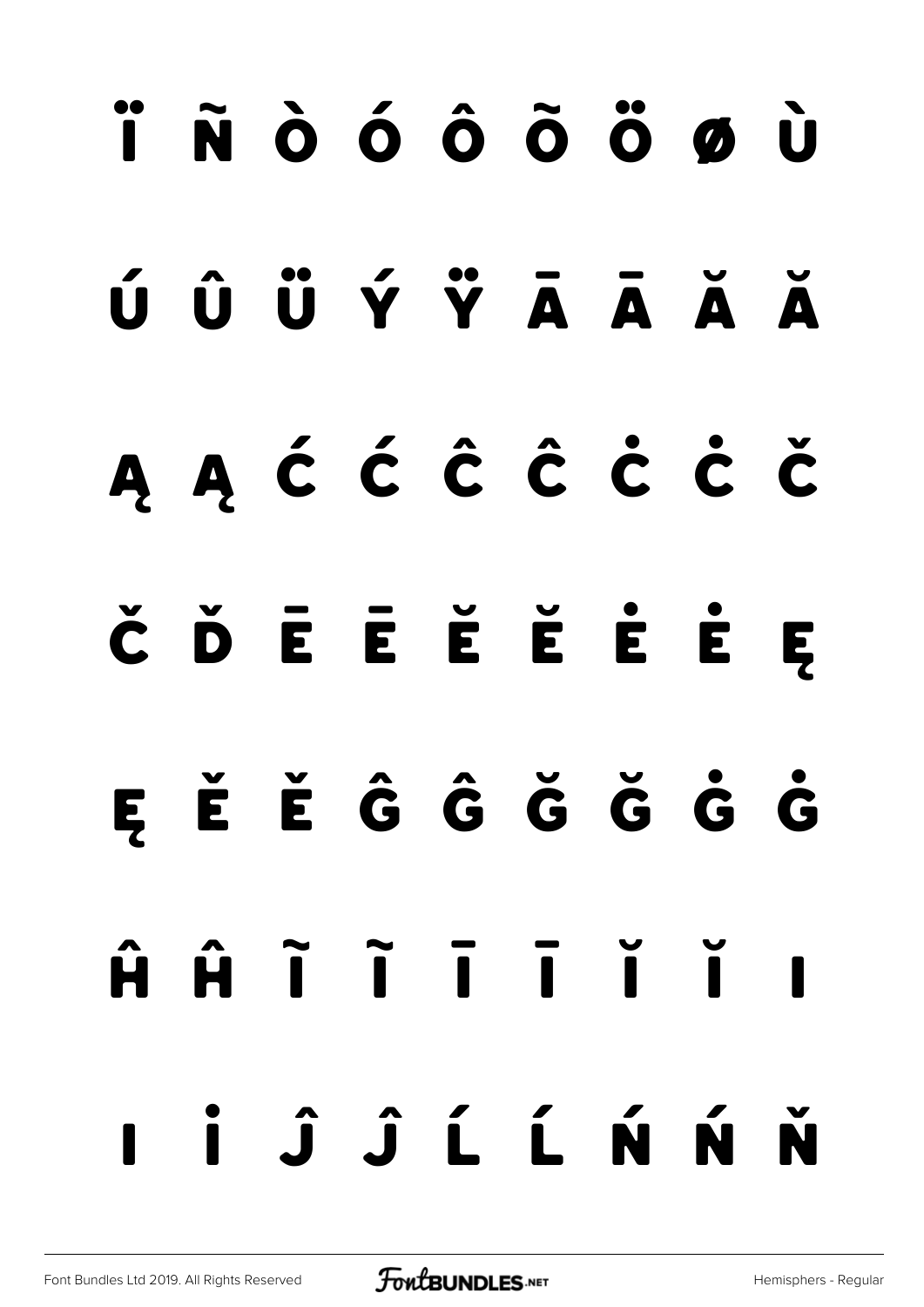## **ň Ō ō Ŏ ŏ Ő ő Œ œ**

## **Ŕ ŕ Ř ř Ś ś Ŝ ŝ Ş**

## **ş Š š Ť Ũ ũ Ū ū Ŭ**

# **ŭ Ů ů Ű ű Ų ų Ŵ ŵ**

## **Ŷ ŷ Ÿ Ź ź Ż ż Ž ž**

# **˜ ˝ Ẁ ẁ Ẃ ẃ Ẅ ẅ**

**˛**

**Ǽ ǽ Ǿ ǿ ˆ ˇ ˘ ˙ ˚**

 $\Omega$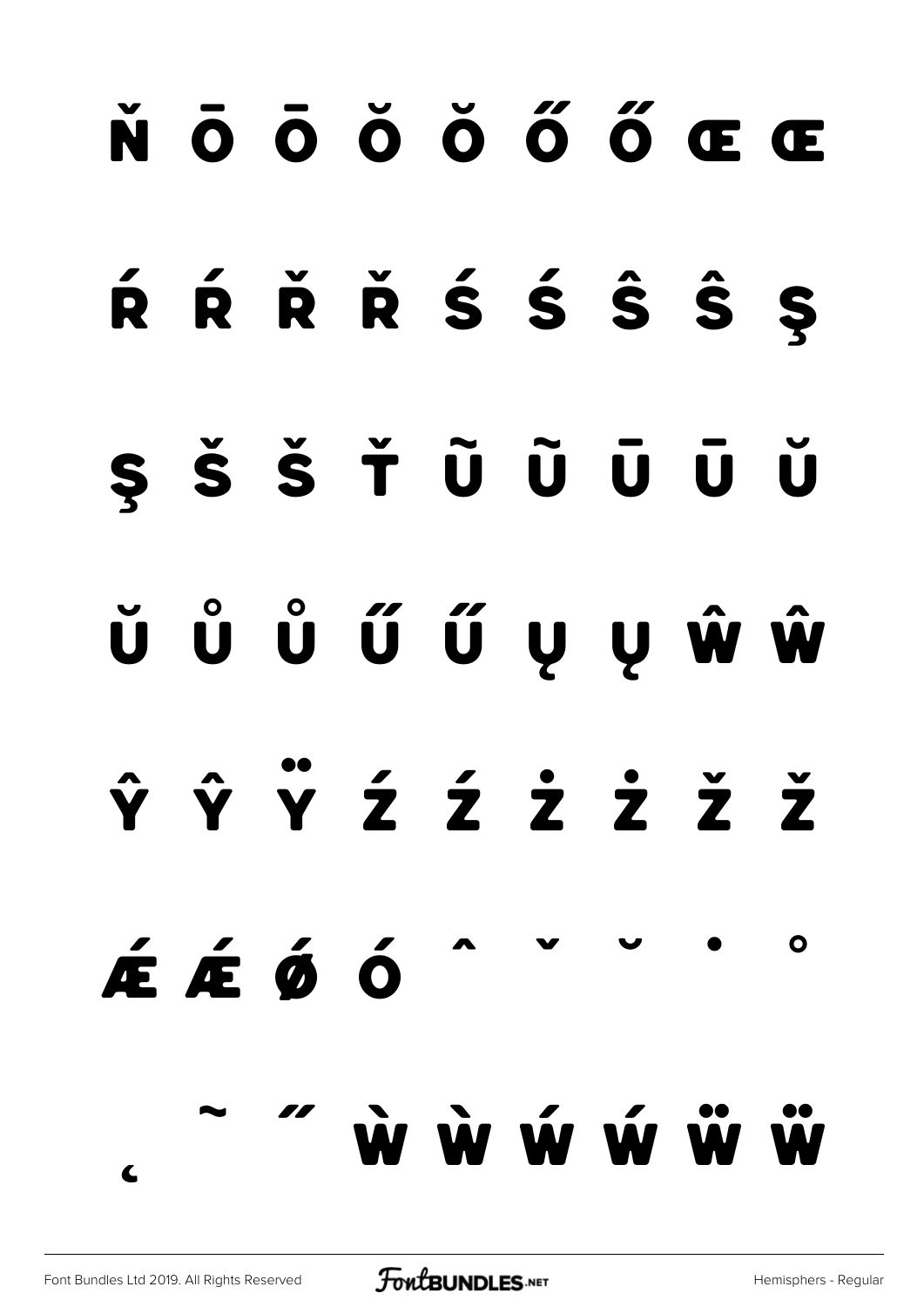Y Y - - $\bullet$   $\bullet$ 99 66  $\blacktriangleright$  $\overline{\mathbf{C}}$ £  $\bullet$  $\bullet$ 

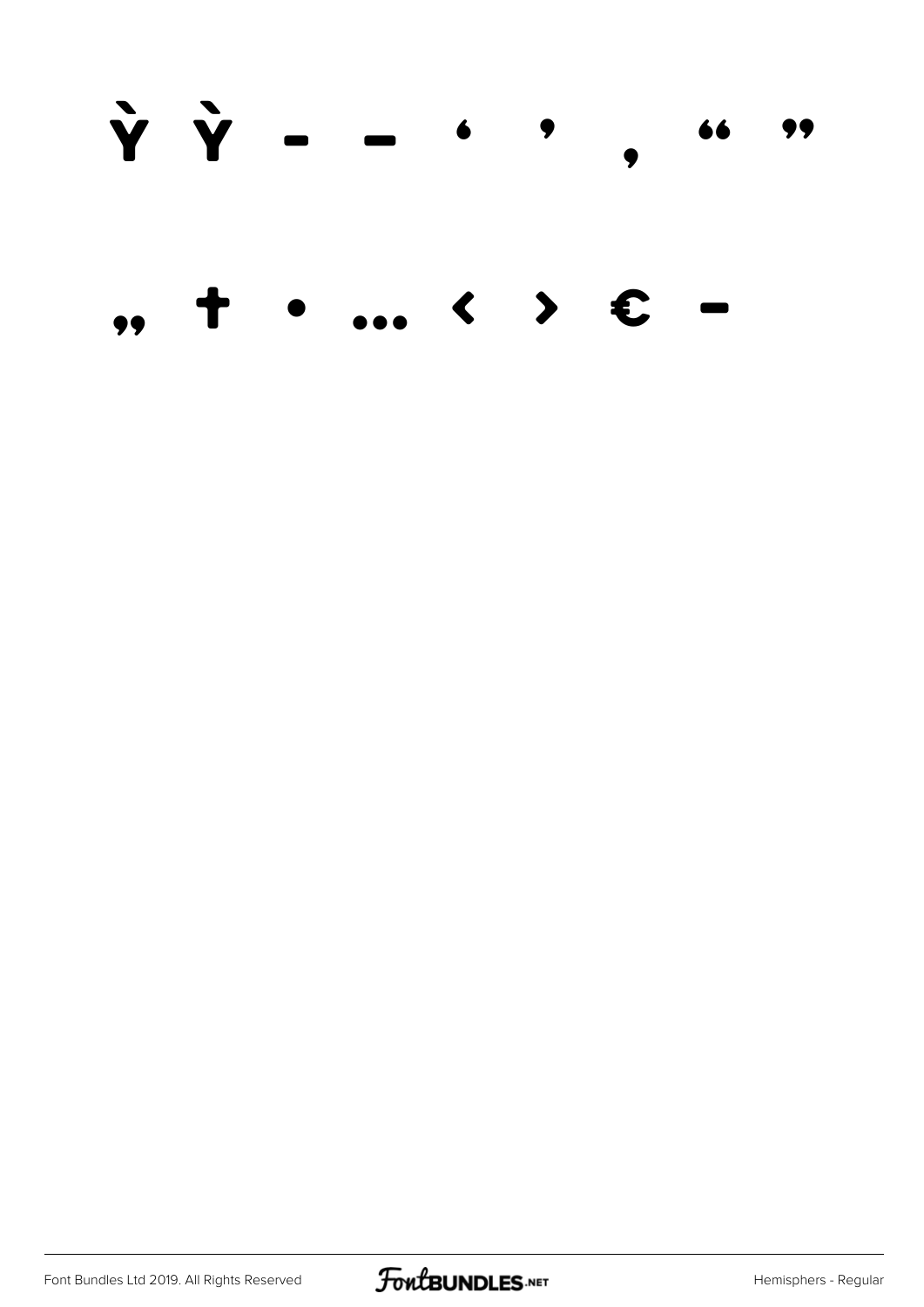**Uppercase Characters** 

ABCDEFGHIJKINNOP ORSTUMNAY?

Lowercase Characters

akcdefghijklmnapgre tunnxyz

**Numbers** 

0123456189

Punctuation and Symbols

" # \$ % G ' ( ) \* + , . . , < = > ? [ | ] ^ \_ { / }  $i \notin f$   $j \notin g$   $\circledcirc$   $\circ$   $\circ$   $\circ$   $\circ$   $\circ$  $\mathbf{3}$  $\mathbf{z}$  $\mathbf{I}$  $\boldsymbol{o}$ >>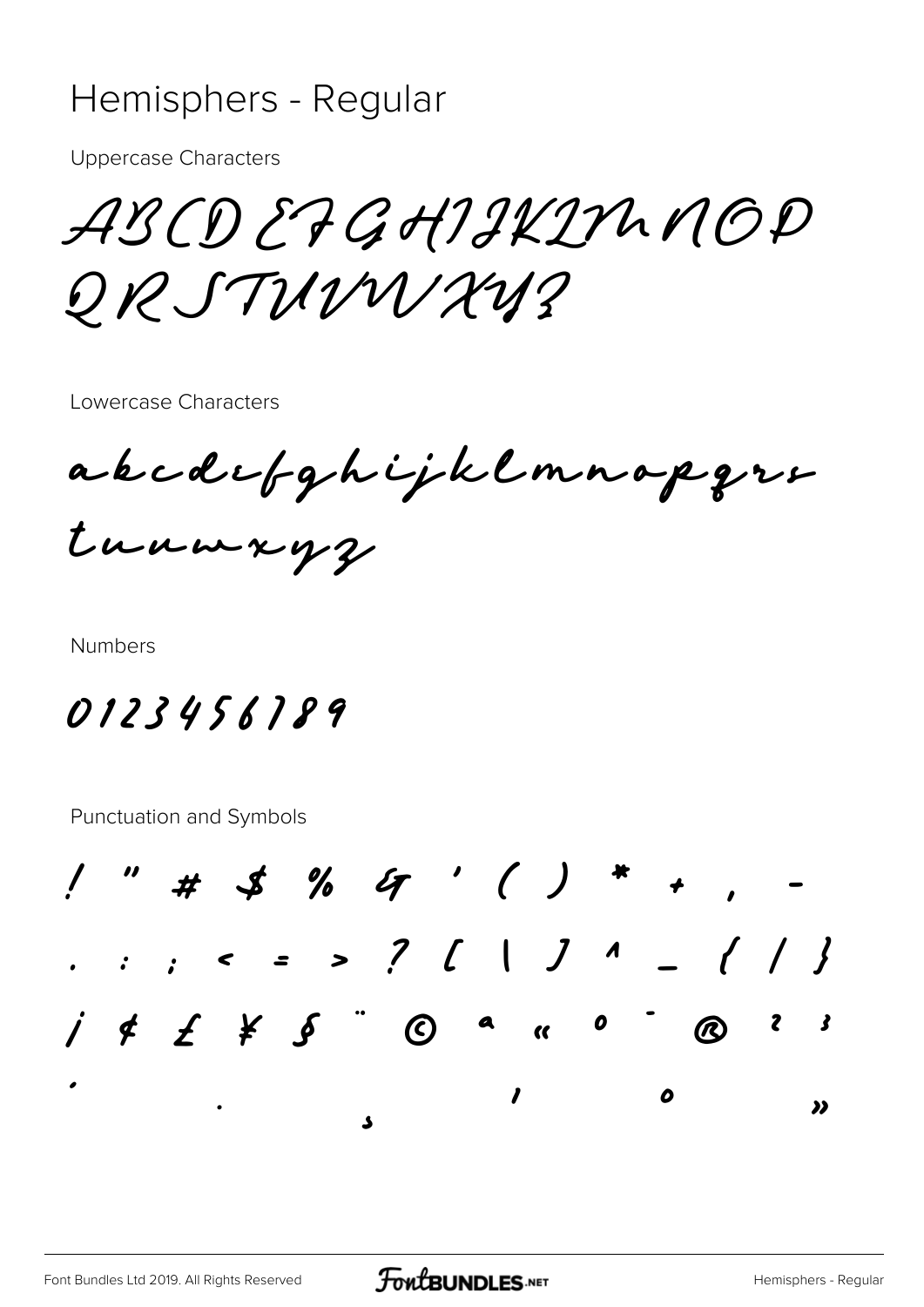À Á Â Ã Ä Å Æ Ç È É Ê Ë Ì Í Î Ï Ð Ñ Ò Ó Ô Õ Ö × Ø Ù Ú  $\hat{\mathcal{U}}$   $\ddot{\mathcal{U}}$   $\dot{\mathcal{U}}$   $\dot{\mathcal{B}}$   $\dot{\mathbf{a}}$   $\dot{\mathbf{a}}$   $\ddot{\mathbf{a}}$   $\ddot{\mathbf{a}}$ å æ ç è é ê ë ì í  $\hat{L}$  i  $\tilde{n}$  à  $\hat{a}$   $\hat{a}$   $\tilde{a}$   $\tilde{a}$   $\neq$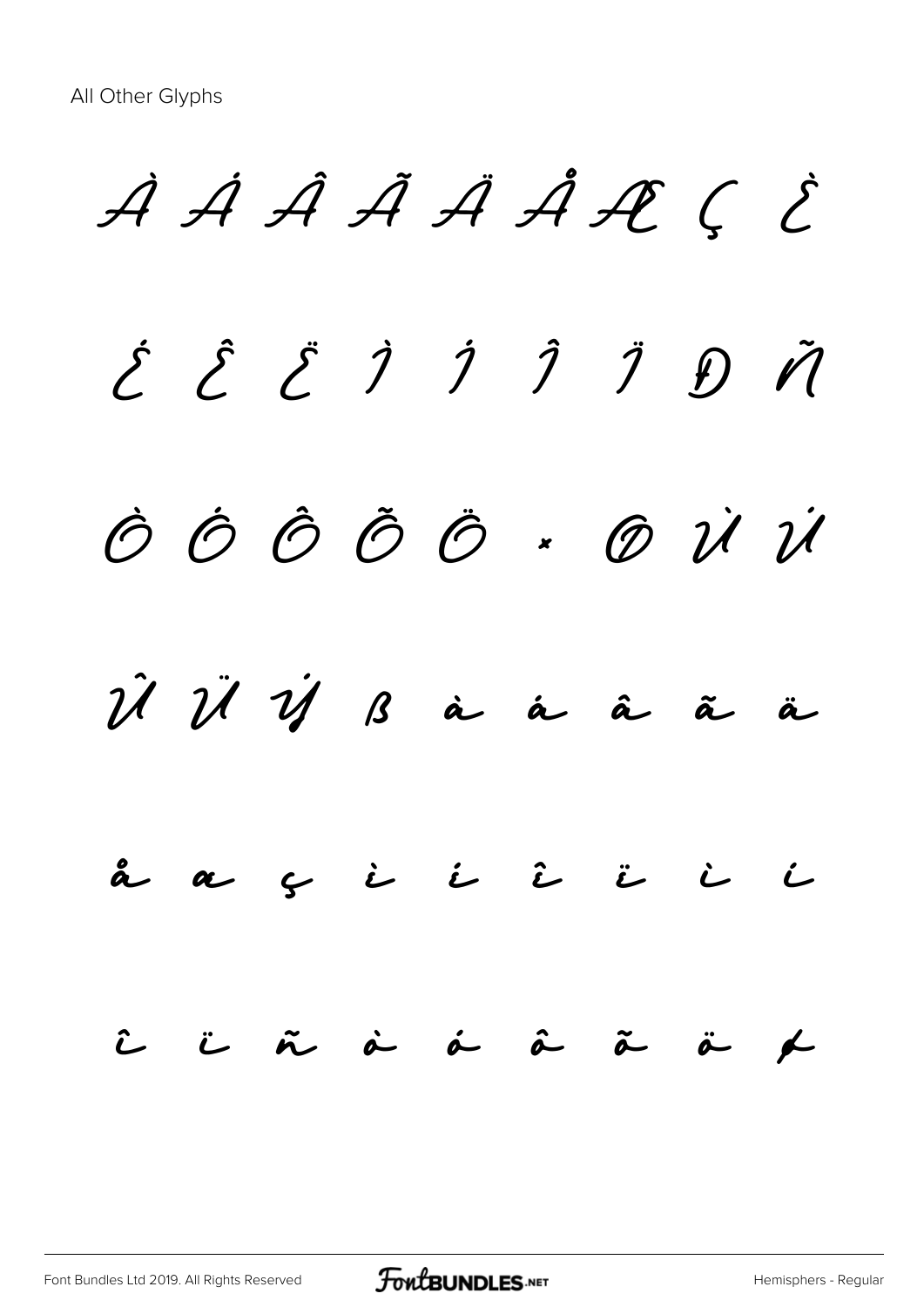$\dot{u}$   $\dot{u}$   $\ddot{u}$   $\dot{\gamma}$   $\ddot{\gamma}$   $\ddot{\mathcal{A}}$   $\ddot{\alpha}$   $\ddot{\mathcal{A}}$  $\check{a}$  A  $\circ$   $\acute{c}$   $\acute{c}$   $\acute{c}$   $\acute{c}$   $\acute{c}$   $\acute{c}$  $\check{\mathcal{C}}$  č  $\check{\mathcal{D}}$  d  $\mathcal{D}$  d  $\mathcal{E}$  i  $\check{\mathcal{E}}$  $\check{c}$   $\check{c}$   $\check{c}$   $\check{c}$   $\check{c}$   $\check{c}$   $\hat{g}$  $\check{G}$  ğ  $\hat{G}$  g  $\hat{g}$   $\hat{d}$   $\hat{d}$   $\hat{d}$   $\hat{J}$   $\hat{\tau}$  $\begin{array}{cccccccccccccc} \hat{J} & \text{I} & \text{I} & \text{I} & \text{I} & \text{I} & \text{I} & \text{I} & \text{I} & \text{I} & \text{I} & \text{I} & \text{I} & \text{I} & \text{I} & \text{I} & \text{I} & \text{I} & \text{I} & \text{I} & \text{I} & \text{I} & \text{I} & \text{I} & \text{I} & \text{I} & \text{I} & \text{I} & \text{I} & \text{I} & \text{I} & \text{I} & \text{I} & \text{I} & \text{I} &$  $\hat{z}$   $\hat{z}$   $\hat{z}$   $\hat{z}$   $\hat{z}$   $\hat{z}$   $\hat{z}$   $\hat{z}$   $\hat{z}$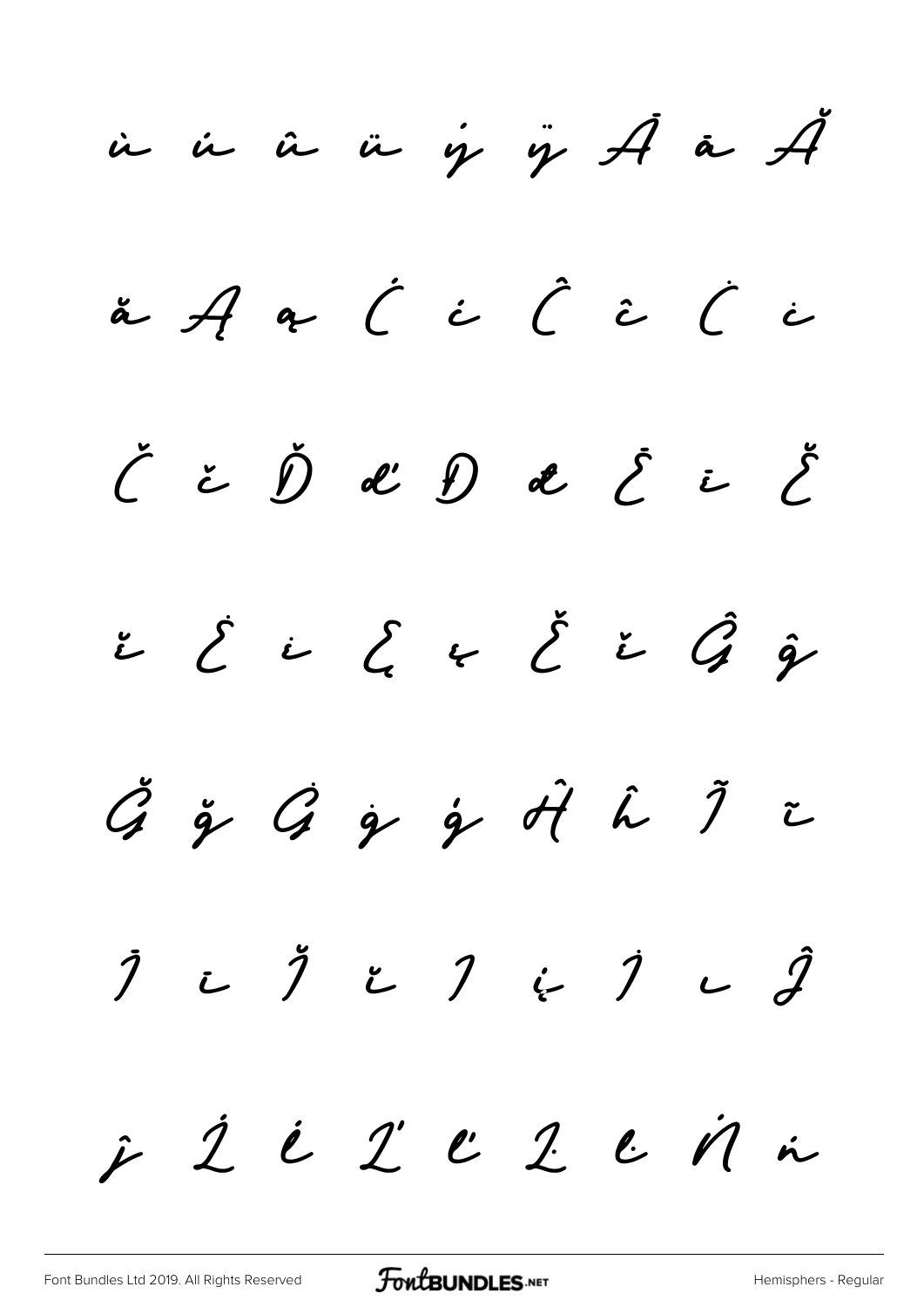$\check{M}$  ň  $\hat{O}$  ö  $\check{O}$  ö  $\tilde{O}$  ö  $\tilde{O}$  ö  $\tilde{O}$  $\alpha$   $\dot{\mathcal{R}}$   $\dot{\mathcal{R}}$   $\dot{\mathcal{L}}$   $\dot{\mathcal{S}}$   $\dot{\mathcal{S}}$   $\dot{\mathcal{L}}$   $\dot{\mathcal{S}}$   $\dot{\mathcal{L}}$ Š š Ť ť Ũ ũ Ū ū Ŭ ŭ Ů ů Ű ű Ų ų Ŵ ŵ  $\hat{y}$   $\hat{y}$   $\hat{y}$   $\hat{z}$   $\hat{z}$   $\hat{z}$   $\hat{z}$  $A$  $\stackrel{\circ}{\sim}$   $\stackrel{\circ}{\sim}$   $\stackrel{\circ}{\sim}$   $\stackrel{\circ}{\sim}$  $\ddot{\phantom{a}}$   $\ddot{\phantom{a}}$   $\ddot{\phantom{a}}$   $\ddot{\phantom{a}}$   $\dot{\phantom{a}}$   $\dot{\phantom{a}}$   $\dot{\phantom{a}}$   $\dot{\phantom{a}}$   $\dot{\phantom{a}}$   $\dot{\phantom{a}}$   $\dot{\phantom{a}}$   $\dot{\phantom{a}}$   $\dot{\phantom{a}}$   $\dot{\phantom{a}}$   $\dot{\phantom{a}}$   $\dot{\phantom{a}}$   $\dot{\phantom{a}}$   $\dot{\phantom{a}}$   $\ddot{\phantom{a}}$   $\ddot{\phantom$